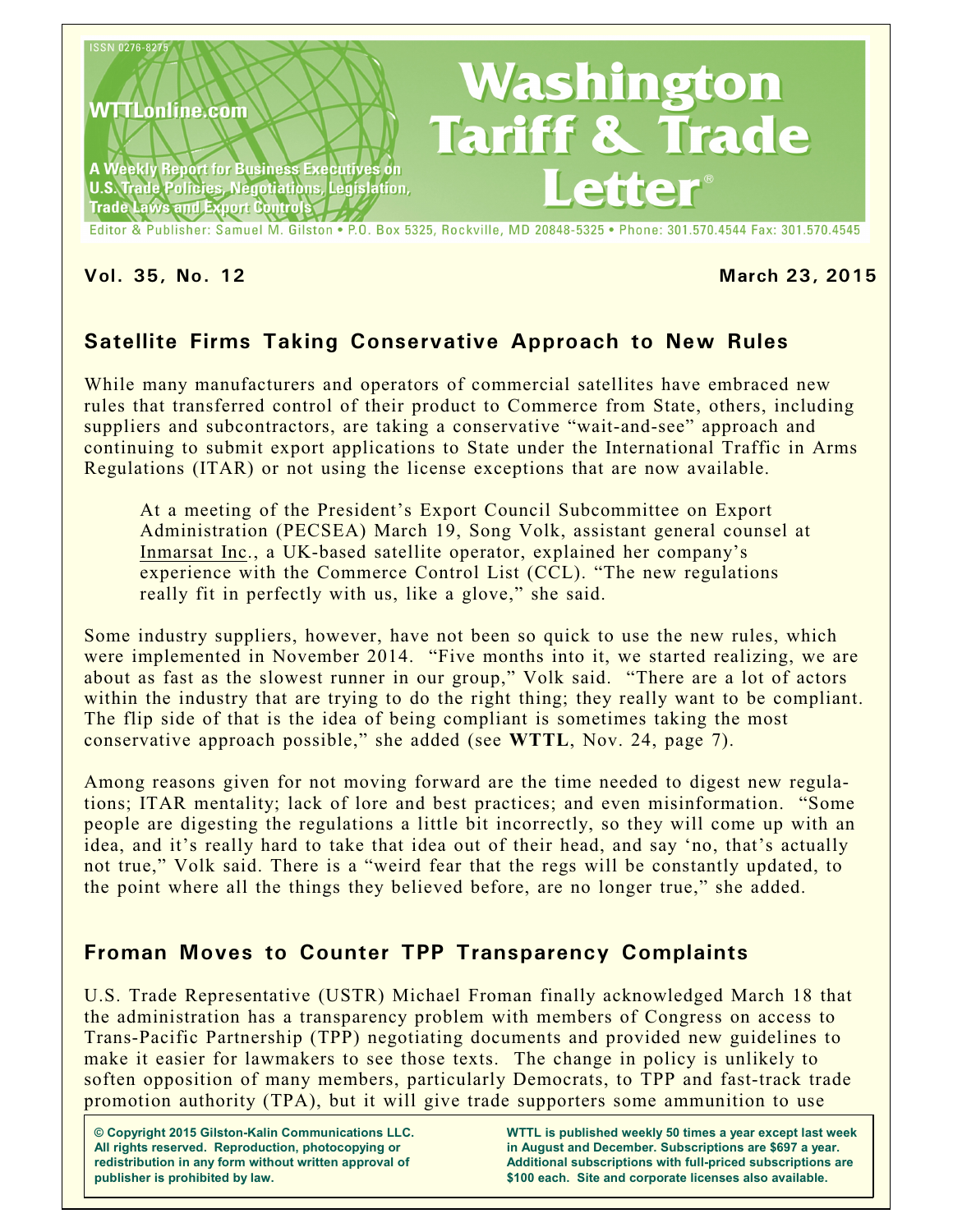to defend the negotiations. In closed-door meetings with the Democratic House Caucus, Froman reportedly told them they will now have access to the full negotiating text and not just individual chapters. Lawmakers will be able to view the texts in the congressional security office upon request without requiring a USTR staffer to be present.

The USTR's office also will provide classified summaries in plain English along with legal text to help members navigate the diplomatic language. In addition, lawmakers will now also be able to bring with them a personal staffer who has the appropriate security clearance.

Until now, members could see only portions of the text; needed a USTR official present while they reviewed the documents; and could only be accompanied by professional staff from House and Senate committees. They also were barred from taking notes or disclosing what they read, two restrictions that apparently remain in place.

"The Obama Administration is committed to maximizing the transparency of U.S. trade negotiations consistent with negotiating the best possible agreement for the American people," Froman said in a statement after meeting with lawmakers. "Today, working directly with Congress we have taken unprecedented additional measures to help members fully understand the benefits we are working to bring home for American workers, businesses, farmers and ranchers," he said.

Froman has been working with leaders of the House Ways and Means Committee and Senate Finance Committee to address complaints about the lack of transparency in TPP. The negotiating documents are classified TPP CONFIDENTIAL but not Top Secret. Administration sources say the texts are kept under wraps because of their sensitivity, the ongoing negotiations and other countries' expectation of confidentiality.

## **Heated Crosstown Debate over Fast-Track, TPP**

Anyone in Washington March 18 could have traveled to the Capitol in the morning to hear Finance Committee Chairman Orrin Hatch (R-Utah) laud the need for TPA and TPP on the Senate floor and then taken Metro across town to hear AFL-CIO President Richard Trumka blast them at lunch. Neither particularly added anything new to the debate, but their comments underscored the sharp differences over the legislation and trade talks and lack of agreement on what a TPA bill might look like (see **WTTL**, March 16, page 2).

Hatch repeated his statement that TPA is a top legislative priority, but suggested that he and Finance Ranking Member Ron Wyden (D-Ore.) have still not reached a deal on what it should include. "My goal has been to see if we could improve upon that product in order to broaden support for TPA. I am certainly willing to do that, but I have made it clear throughout this process that I cannot agree to any bill that would dilute the effectiveness of TPA as a tool to negotiate and enact strong trade agreements," he declared.

At the Peterson International Institute for Economics (PIIE), Trumka complained that trade deals have been "looked at through the very narrow lens of corporate interests." He said trade deals have not been about trade. "They were investment deals," he said. "Every single thing in our trade deals should be openly discussed and subject to public oversight and the full legislative process. There should be no question about that.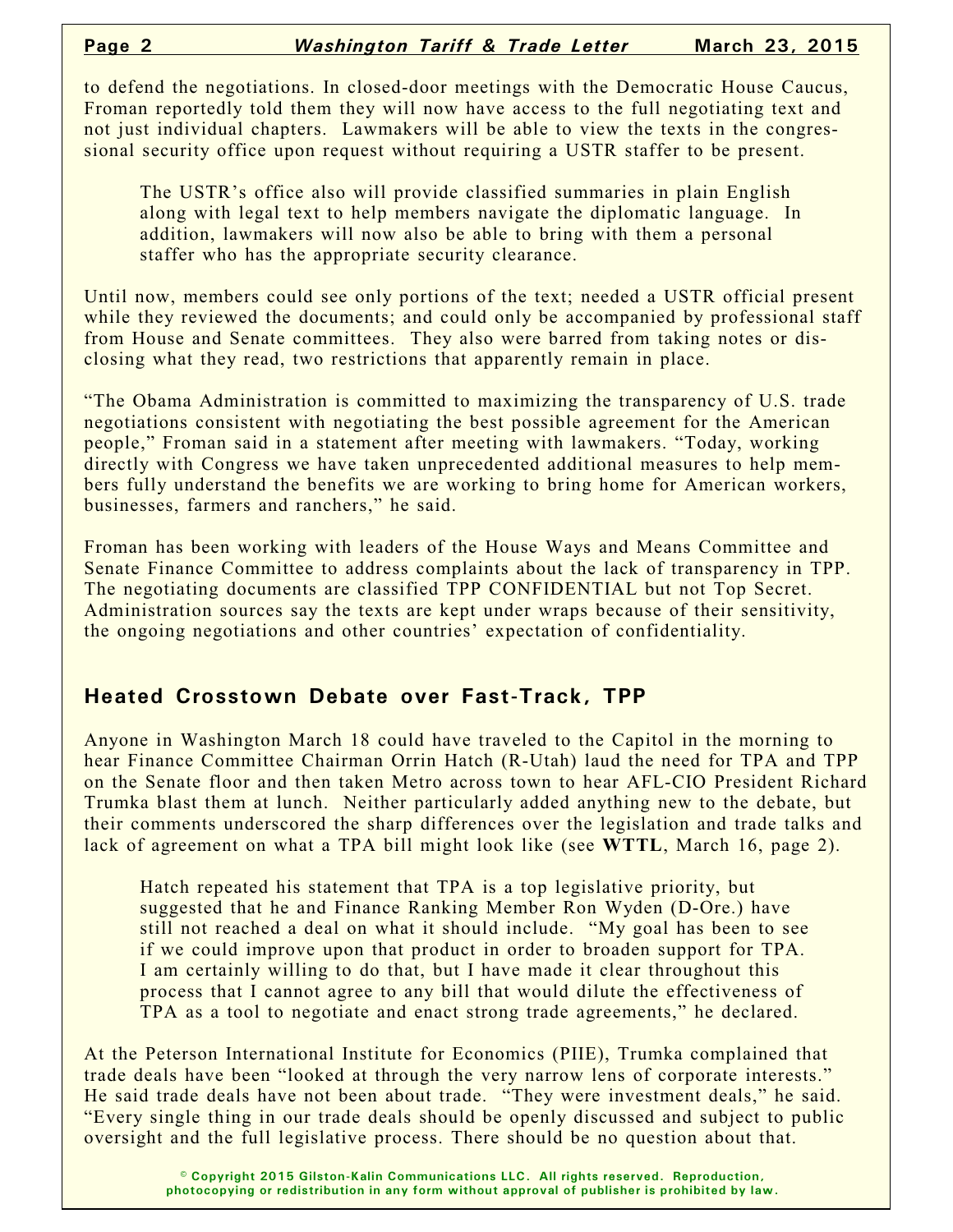Fast track is wrong and undemocratic, it's a rotten process, and the American labor movement intends to kill it," he said. Speaking with reporters after his speech, Trumka clarified that the freeze imposed on union political action committee (PAC) contributions to candidates also includes funds given to House and Senate campaign committees.

"The PAC money is going to stay and be diverted to the fight for fast track," he said. Whether future support might be withheld from lawmakers who vote for TPA will be decided on a case-by-case basis, he noted. "There is not litmus test on that but this will be a report card vote," he said. "This will be a big report card vote; it will be a weighted vote," Trumka said.

## **Industry Still Confused over Transfers, DDTC Stats Show**

While generally pleased with the progress of export control reform in the 17 months since the first licensing jurisdiction transfers were implemented, State's Directorate of Defense Trade Controls (DDTC) and Bureau of Industry and Security (BIS) officials are scratching their heads over statistics that still show confusion within industry. Specifically, they wonder why there have been reductions in licenses in categories in which very little or nothing moved from State to Commerce but little reduction in registrations under the International Traffic in Arms Regulations (ITAR).

At a meeting of the PECSEA March 19, DDTC Director of Licensing Tony Dearth reported on the declines in State licenses and rates of license applications returned without action (RWA). All categories transferred so far have shown double-digit percentage drops in State license applications, but not a parallel increase in BIS licenses (see **WTTL**, March 2, page 6).

RWA rates vary tremendously. Rates for aircraft and engines still on the U.S. Munitions List (USML) have dropped significantly, while those for five categories amended in July 2014 continue to have the highest RWA rates. Most of that is attributable to Category IV (rockets and missiles). "There's a lot of folks that are still coming in for parts and components for items which don't have parts and components in the enumerations. There are a lot of people that… are questioning 'what is the definition of a bomb.' Little things like that. It has created some amount of uncertainty," Dearth said.

In Category IX (military training equipment and training), agencies have seen "a net increase in the confusion factor, because defense services used to be neatly tucked into the technical data in every other category," Dearth said. Category IX now includes "defense services in which an actual defense item isn't involved. Hopefully, we'll see some resolution of that out of the proposed rule that's going to come out on the definitions," Dearth said. BIS and State are currently working on a proposal to harmonize definitions in their respective regulations.

"The interesting thing in these categories is that substantively very little changed. The volumes in IX and X were always very small. Missiles and bombs and explosives are not the kind of thing we were generally moving over to the Commerce Control List," BIS Assistant Secretary Kevin Wolf noted.

In another surprising statistic, Dearth reported that from 2013 to 2014, the number of Commodity Jurisdiction (CJ) requests actually went down, considering all the changes in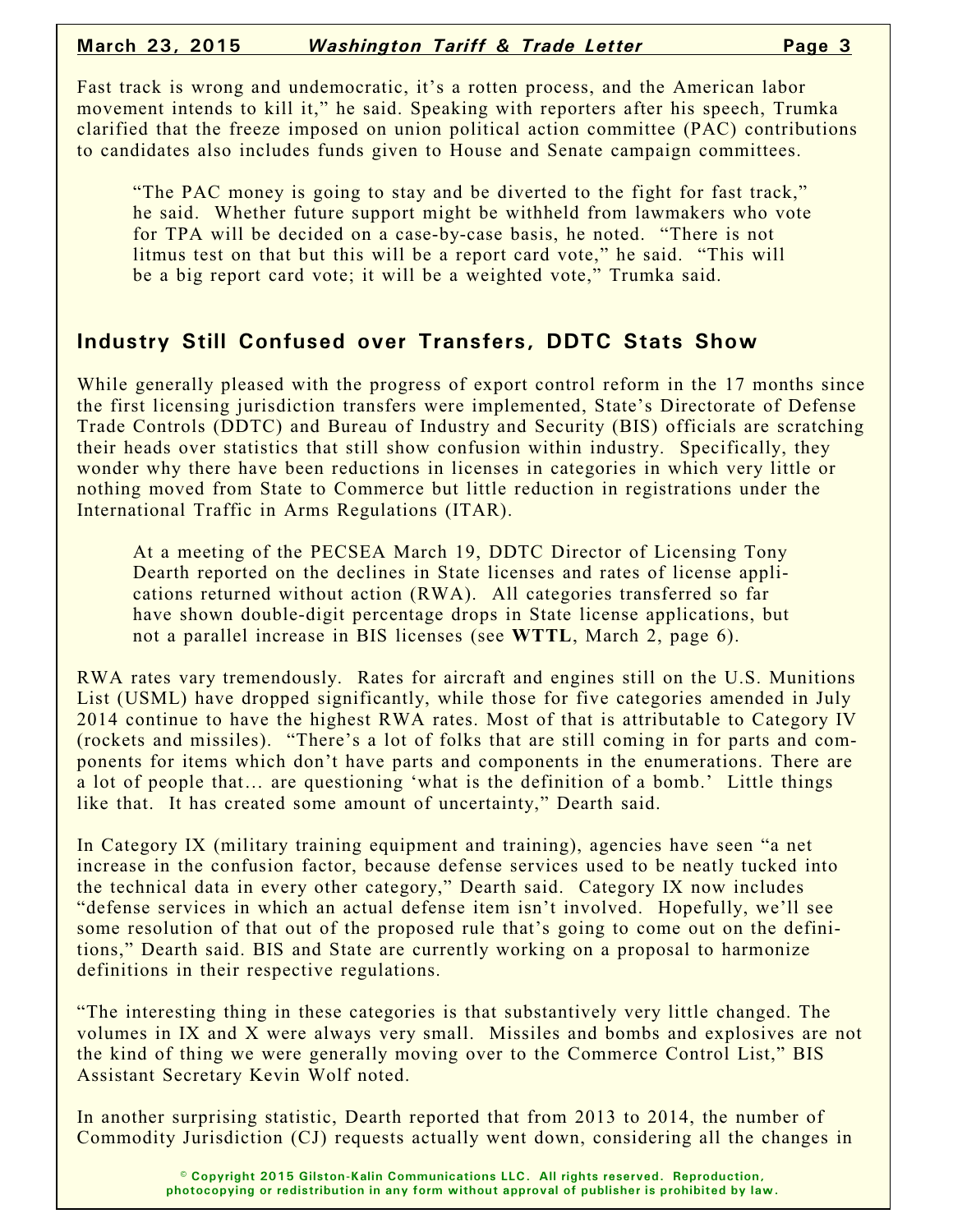the regulations. "That's kind of a head-scratcher, we're not really sure what it's attributed to," he said. From a high mark of over 2000, agencies received 1800 last year, Dearth added. With all the reduction in State license applications, the agency also was expecting to see a parallel reduction in ITAR registrations. "We actually haven't seen a reduction in registration. What we have seen is a number of folks coming to us who clearly admit they don't produce any ITAR components, but they need to be registered because the prime manufacturer won't let them be part of their suppliers' group unless they're registered with us," Dearth said.

Wolf was also baffled. "What do you do as a government when you amend a regulation saying something isn't required and industry still insists on requiring it?" he asked.

## **Lawmakers Grapple with International Tax Reform**

There appears to be agreement among Senate Finance Committee members on the need to reform U.S. international tax laws, but the complexity of the task may elude their efforts, a hearing March 17 indicated. In addition to trying to unravel 50 years of special interest amendments to the original law enacted in 1962, lawmakers will also have to decide whether to act separately on international rules and domestic corporate tax reform.

At the hearing, Chairman Orrin Hatch (R-Utah) and Ranking Member Ron Wyden (D-Ore.) voiced support for reform. Hatch noted that he has created a bipartisan working group of members, including Sens. Charles Schumer (D-N.Y.) and Rob Portman (R-Ohio) to look "very closely at all the relevant details." Schumer told the hearing the group was "making good progress."

The hearing highlighted business community concerns about the difference between the worldwide tax system applied by the U.S. and the territorial tax systems used in most of the rest of the world. Witnesses said the rules "lock out" foreign earnings for U.S. companies, forcing them to keep the funds abroad to avoid taxation when the money is repatriated. They also noted the growing use of so-called "patent boxes" in other countries that provide tax breaks for the use of intellectual property in their jurisdiction. This has encouraged some companies, especially in the drug industry, to produce their products in those foreign locations instead of the U.S.

Anthony Smith, vice president and treasurer of Thermo Fisher Scientific, a maker of scientific and medical products with operations in the U.S. and overseas, said the U.S. tax system encourages companies to borrow money in the U.S. for acquisitions and investment rather than bring their foreign earnings back and face high taxes. "The tax laws result in profits being trapped offshore and act as incentive to make acquisitions in foreign countries," he told the committee. Smith suggested the U.S. does not need to have the lowest corporate tax rate, a rate of 25% to 30% would bring it closer to other countries. Other witnesses said there is no pure territorial tax system and even if the U.S. changed the law, rules would have to be written to prevent "gaming" the system.

Pamela Olson, a former Treasury official who is now with PriceWaterhouseCoopers, noted Organization for Economic Cooperation and Development (OECD) work on an agreement to address base erosion and profit shifting (BEPS). "The U.S. Congress should pay more attention to that than it has," she said. While BEPS has produced a lot of political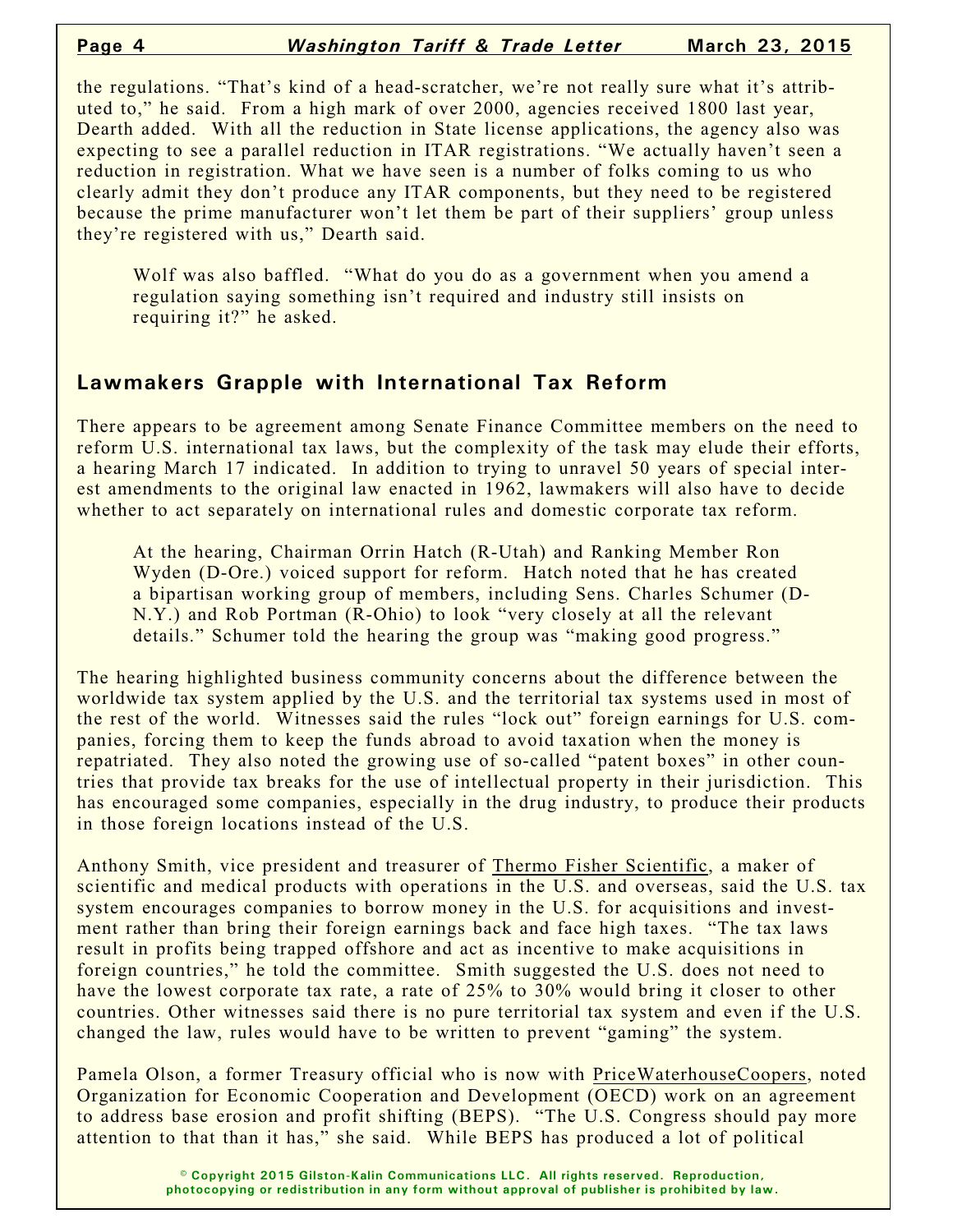### **March 23, 2015** *Washington Tariff & Trade Letter* **Page 5**

rhetoric, some countries are moving on their own, including through the use of patent boxes, she added. Before the hearing, an industry coalition called Let's Invest for Tomorrow (LIFT) America and comprising mostly U.S. multinational companies, wrote to Hatch and Wyden urging Finance to revise U.S. tax laws to eliminate the double layer of taxation of foreign earnings, simplify the tax code, create clear standards, and reduce the U.S. corporate tax rate. "Tax reform is inherently a complex political issue that can get pulled in many directions by different stakeholders," the letter conceded.

## **PECSEA Wants More Data from Export Filing Systems**

The PECSEA called March 19 for changes to the Automated Commercial Environment (ACE) and Automated Export System (AES) to give exporters and foreign consignees more export control and shipping data and to provide more functionality. Bureau of Industry and Security (BIS) officials, however, shot down most of the group's suggestions because of their cost.

Among the technical recommendations PECSEA's Process Improvement & Trusted Trader Subcommittee presented at the meeting were: providing the ability to decrement all license types in ACE; adding an "Export Control" or "Export Compliance" contact field; and providing more information on fatal errors, seizures, license determinations and shipment status.

The subcommittee also considered whether to require exporters to provide the Export Control Classification Number (ECCN) in all Export Electronic Information (EEI) filings in AES. "It was concluded the ECCN should not be mandatory due to increase occurrence of incorrect reporting and placing a reporting burden on the trade," the group said.

BIS Assistant Secretary Kevin Wolf threw cold water on the recommendations. "To the extent that you come up with a really good idea, that would require more resources, or more time or more bodies by the U.S. government, [it should also be] accompanied by a way in which to find funding for it," Wolf said.

"There all are sorts of really great things we'd love to be able to do, like a single portal with a single application system. There are lots of things that would be a terrific idea to do, we simply don't have the money for it. And the money is getting even less, as costs increase and budgets are static or reduced," he noted.

The subcommittee will next "concentrate its efforts on defining what a Trusted Trader Program may include, from a regulatory and compliance standpoint, what mutual benefits can be derived to both government and trade and the impact this would have on trade facilitation," it said in a white paper.

# **U.S. Launches Complaint Against Indonesia's Import Restrictions**

The U.S. is stepping up its campaign against foreign countries that impose import licensing restrictions that hurt U.S. exports, targeting Indonesia March 18 with a request for dispute-settlement at the World Trade Organization (WTO). Joined by New Zealand as a co-complainant, the U.S. wants a WTO dispute-settlement panel to hear its charges that Indonesia's import restrictions on certain fruits, vegetables and beef, including import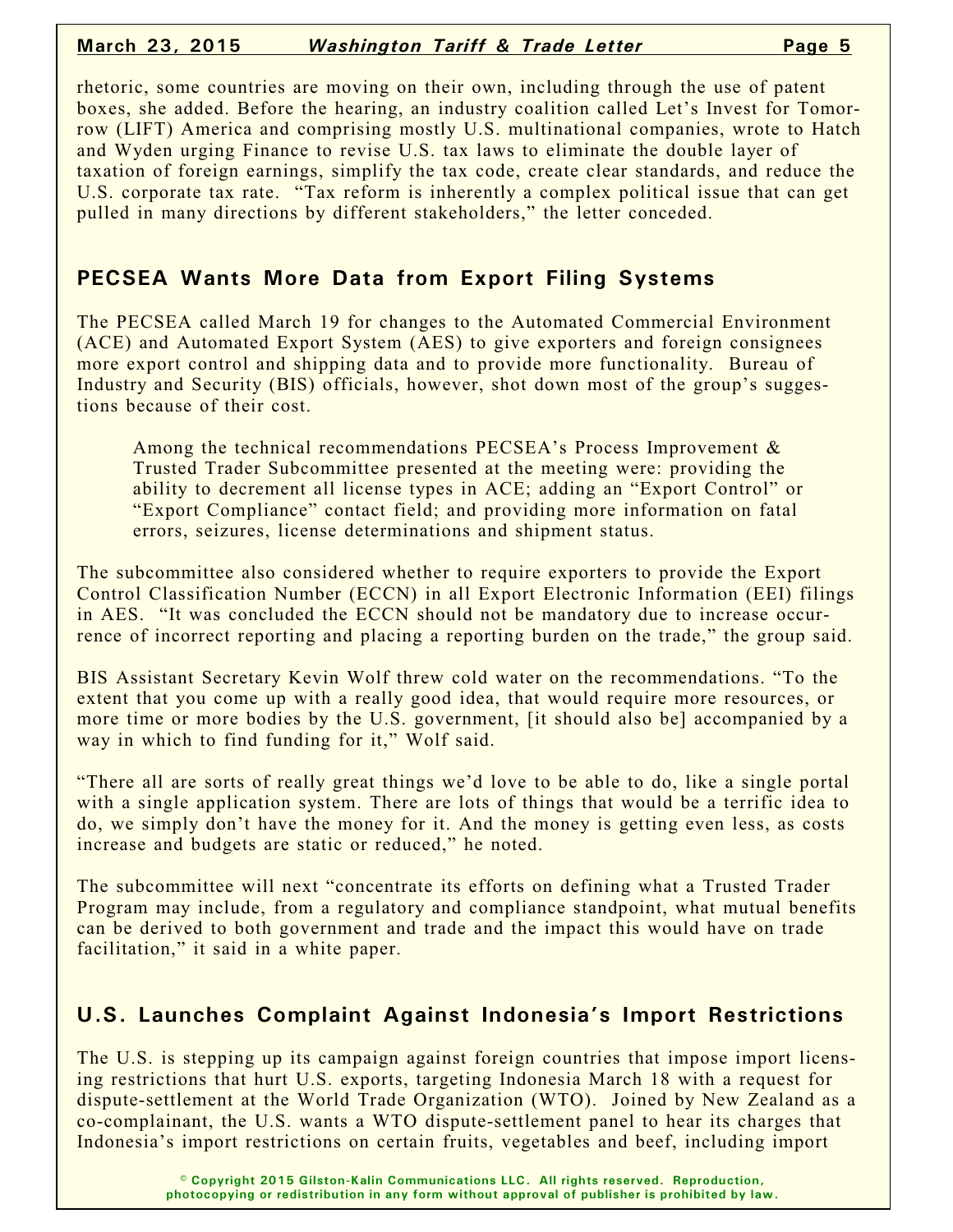licensing, quotas and pricing rules, violate Jakarta's WTO commitments. The U.S. began consultations with Indonesia on the dispute in January 2013. Although Indonesia made some changes in its policies, it enacted other measures the U.S. still considers in violation of WTO requirements (see **WTTL**, Jan. 14, 2013, page 4).

One U.S. trade official who briefed reporters on background called import licensing a "systemic" issue and "a very pernicious form of import restriction." He cited the previous U.S. case against Argentina's import licensing scheme. "We need to demonstrate, both for the value of the hundreds of millions of dollars in exports a year, but also demonstrating that the United States is vigilant," he said.

The official noted that Indonesia changed some of its agriculture import rules after the U.S. first raised its complaints but then added new measures that continued to limit imports. "When countries seek to establish these kind of import licensing regimes, try to circumvent the rules...for us to walk away from the dispute just because they achieved some objectives through a different means, would be to sanction that ability of a very large economy," the official said.

U.S. officials claimed that U.S. exports of fruits, vegetables and beef to Indonesia were growing about 10-11% annually before the restrictive rules were put in place starting in 2010. Among the products at issue are apples, grapes, oranges, potatoes, onions, shallots, dried fruits and vegetables, flowers, secondary beef cuts and a ban on chicken parts and other animal products. According to Census figures, U.S. beef exports dropped from \$30.2 million in 2011 to \$14.7 million in 2012, but grew again in 2013 and 2014, reaching \$43.7 million last year. Imports of fruits and juices declined from \$128 million in 2012 to \$87 million in 2013, but grew to \$108.2 million in 2014. Vegetable exports have not gone down in five years, hitting \$43.4 million in 2014.

# **U.S., EU Far Apart in TTIP Talks on Geographic Indications**

U.S. and European Union (EU) officials are showing little room for compromise, at least publicly, on how to address EU demands for legal protection for the names of foods tied to the location where they originated, so-called geographic indications (GIs). While EU member states, particularly Italy and Greece, are pressing to protect such names as Parmesan and feta, U.S. negotiators are under pressure from U.S. food producers and members of Congress to oppose inclusion of GI rules in a Transatlantic Trade and Investment Partnership (TTIP) agreement.

U.S. officials are also concerned the EU might try to circumvent the TTIP talks by seeking to add EU cheese names to the list of appellations of origin under the World Intellectual Property Organization's (WIPO) Lisbon Agreement. Because the U.S. is not a signatory to the Lisbon accord, it is being excluded from negotiations on the list changes, George York, deputy assistant USTR for intellectual property rights, complained March 18.

U.S. cheese imports from the EU have been growing even with GI protections, York told a program sponsored by the Global Business Dialogue. On the other hand, U.S. exports to Europe of cheeses using European-based names face restrictions, he said. York said there is "a very profound commercial interest and political interest" in the U.S. about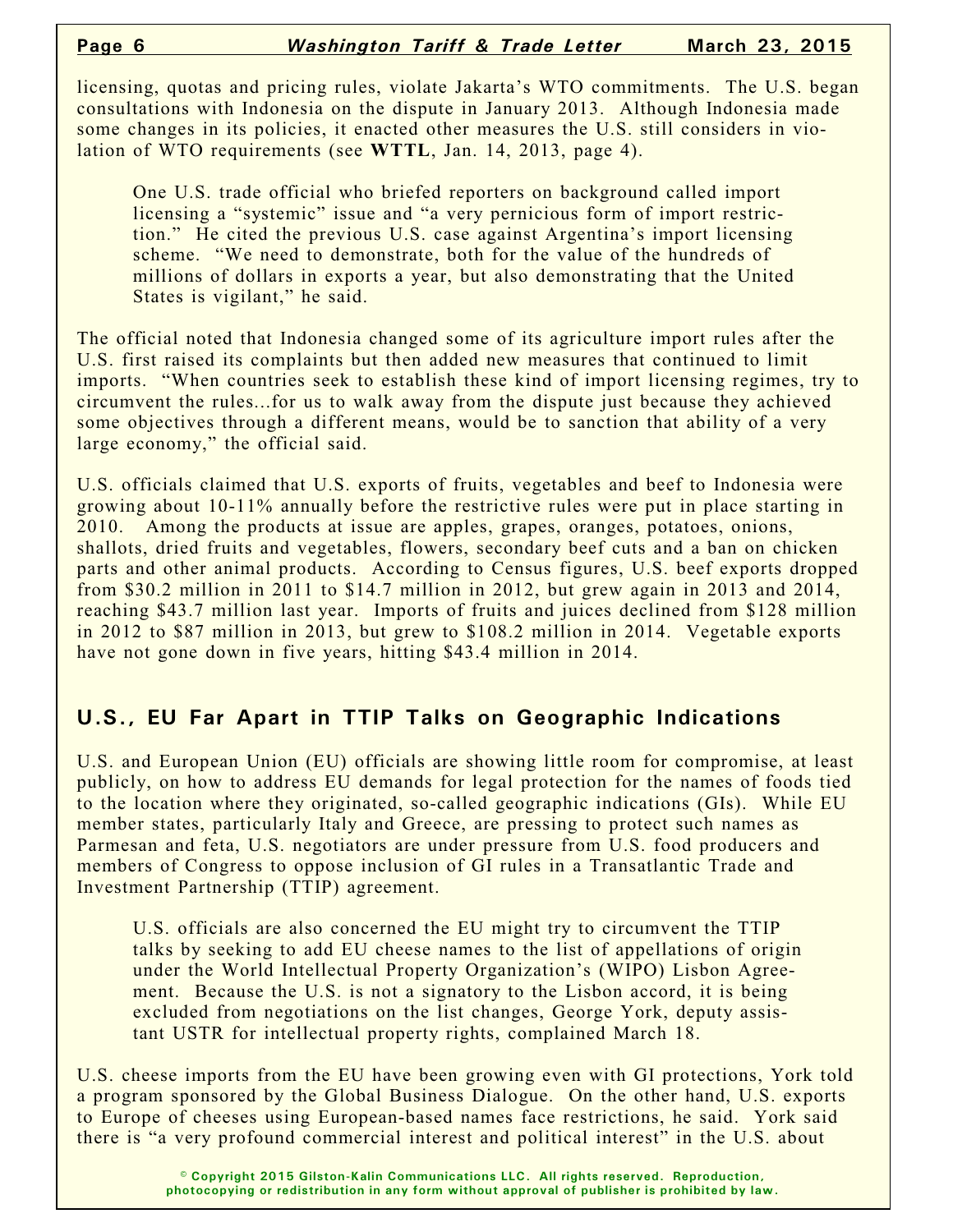GIs. He said the U.S. has recognized the right to protect certain GIs through trademarks. "Where the true challenge resides is in the scope and nature of that protection," he said.

Giulion Menato, the agriculture counselor at the EU delegation to the U.S., said GI protections are needed because consumers want to know the origin of the foods they eat. He noted that the U.S. has already agreed to protect the names of wines and spirits based on their origin as part of a WTO agreement. Trademark protections are not adequate because enforcement is complicated and depends on the holders of the trademark to bring legal action. Under the WTO wine and spirit agreement, Treasury enforces the rules, he noted. "If you do not police, you do not protect," he asserted.

While some U.S. industries, such as Idaho potato farmers, favor GI protections, the major food producers strongly oppose them or even a compromise that would require foods using GI-type names to be hyphenated as "-style." "That is entirely unnecessary," said Shawna Morris, a vice president of the U.S. Dairy Export Council, who also represents the Consortium for Common Food Names, which is composed of major food companies that oppose GI rules. The addition of style to a food name "may incorrectly signal to the consumer that it's a different quality," she said. "The U.S. industry has been quite clear that that is an absolute nonstarter in the TTIP context," she declared.

#### **\* \* \* Briefs \* \* \***

EXPORT ENFORCEMENT: Hsien Tai Tsai, former resident of Taiwan, was sentenced March 16 to 24 months in prison in Chicago U.S. District Court for conspiracy to violate U.S. restrictions on designated proliferators of weapons of mass destruction. He pleaded guilty in October, admitting he engaged in illegal export of U.S.-origin machinery used to fabricate metals and other materials (see **WTTL**, Oct. 20, 2014, page 6). Tsai, also known as "Alex Tsai," was arrested in May 2013 in Tallinn, Estonia, and later was extradited to U.S., where he remains in federal custody. He and two companies -- Global Interface and Trans Merits -- were designated in January 2009 as proliferators of weapons of mass destruction. His son, Yueh-Hsun Tsai, of Glenview, Ill., also known as "Gary" Tsai, who was released on bond after he was arrested in May 2013, pleaded guilty in December 2014 to related charges. Gary's sentencing is set for April 8.

ALCOHOL: In 6-0 "sunset" vote March 19, ITC said revoking antidumping duty order on tetrahydrofurfuryl alcohol from China would renew injury to U.S. industry.

SUGAR: ITC March 19 made affirmative determinations in its reviews of suspension agreements entered by Commerce in antidumping and countervailing duty investigations of *Sugar from Mexico*. Commission found agreements between Commerce and Mexican sugar exporters would eliminate injurious effect of imports. As result, suspension agreements will remain in effect. ITC will release its full opinion in about seven days. Industry sources say fight over agreements will continue, possibly with review filed at Court of International Trade. There are "whole lot of laps to be swum," one told WTTL (see **WTTL**, Jan. 12, page 5).

MALAYSIA: Criticism of lack of political rights in some TPP countries, including Malaysia, got unexpected boost from State March 16 in department statement deeply objecting to arrest of opposition leader Nurul Izzah. "The Malaysian Government's recent investigations and charges of sedition against critics raise serious concerns about freedom of expression, rule of law, and the independence of the judicial system in Malaysia," said statement by State Spokesperson Jen Psaki. "To further restrict freedom of expression will only lead to further erosion of important pillars of Malaysia's democratic system. We encourage Malaysia to take steps to apply the rule